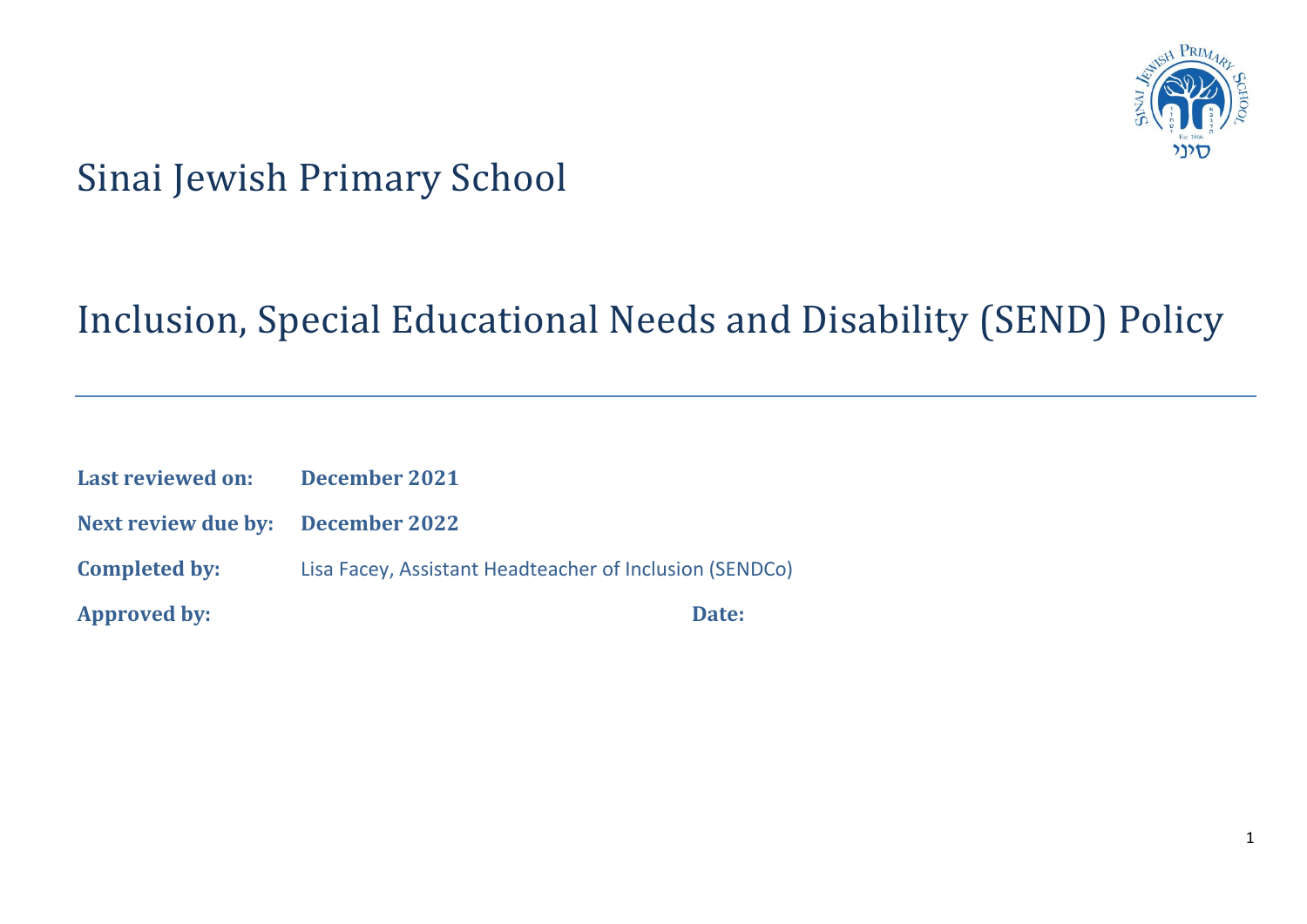### **Contents Page**

### 1. **Principles, philosophy and our understanding of SEND**

- a) Defining SEND and our objectives
- b) Identification of needs

### 2. **SEND school provision**

- a) Graduated approach to meeting SEND
- b) Roles and responsibilities of all staff promoting inclusion
- c) Range of external professionals
- d) Working with children with social, emotional and mental health needs
- e) Working in partnership with pupils and parents
- f) Monitoring and evaluation of SEND
- g) Adaptations to the curriculum teaching and learning environment
- h) Access to extra-curricular activities

### 3. **Transition arrangements**

- a) Transition into and within school
- b) Transition to secondary school
- 4. **Storing and Managing information**
- 5. **Monitoring arrangements**
- 6. **Complaints**

### 7. **How the policy was put together**

- a) Legislation and Guidance
- b) Links to other policies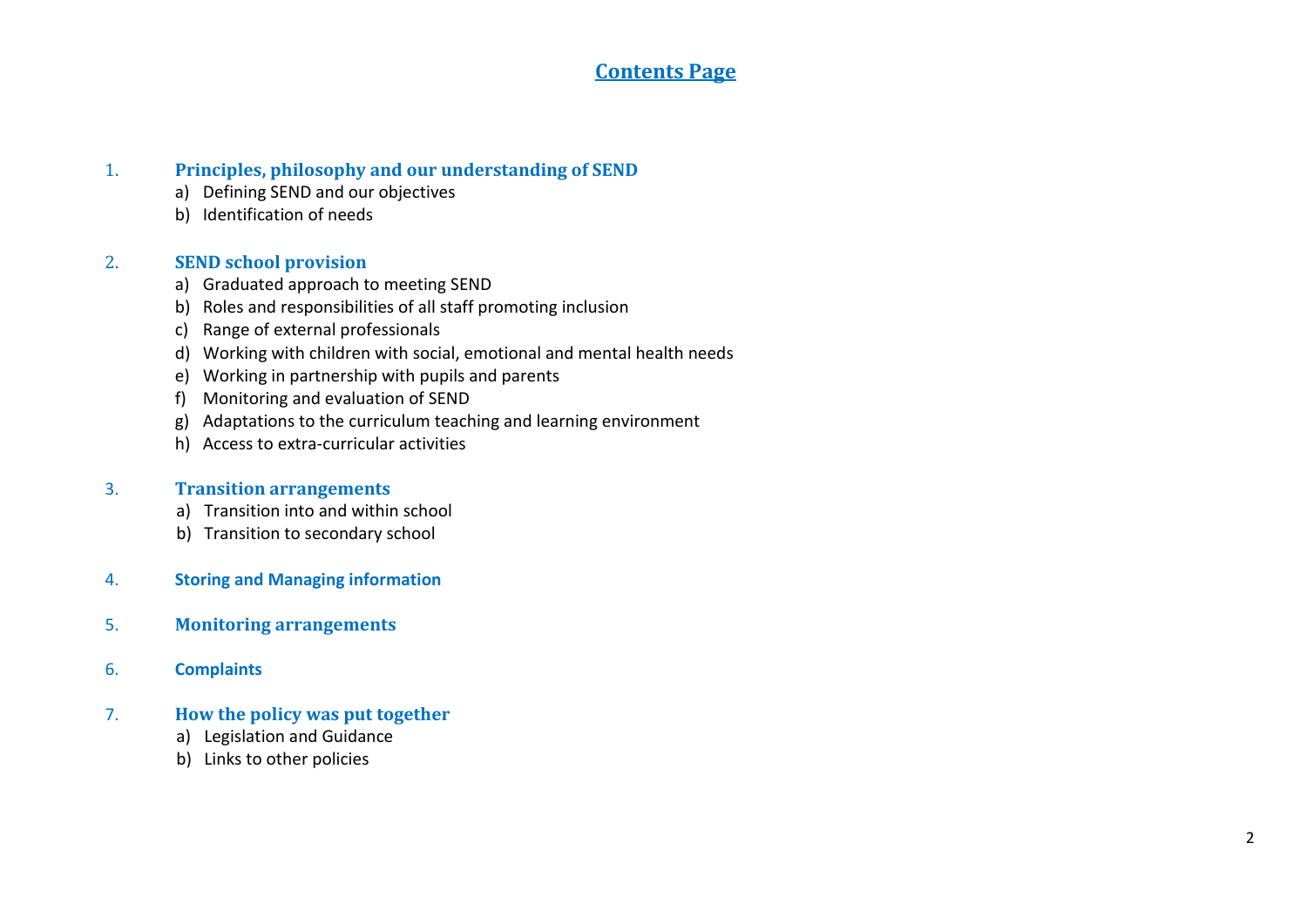# **1. Principles, philosophy and our understanding of Inclusion**

# **1a) Defining SEND and Our Objectives**

Sinai is an inclusive school and no child will be discriminated against due to an identified special educational need or disability (SEND).

A pupil has SEND if they have a learning difficulty or disability which calls for special educational provision to be made for them. They have a learning difficulty or disability if they have:

- A significant greater difficulty in learning than the majority of others of the same age, or
- A disability which prevents or hinders him or her from making use of facilities of a kind generally provided for others of the same age in mainstream schools.

Special educational provision means educational or training provision that is additional to, or differ from, that made generally for others of the same age in a mainstream setting. **[Taken from 2014 'SEN Code of Practice': 0 to 25 Years***.* **Introduction xiii and xiv]**

### **Sinai's objectives are:**

- To ensure the current SEN and Disability Act and relevant existing Codes of Practice and guidance are implemented effectively across the school.
- To ensure equality of opportunity for, and to eliminate prejudice and discrimination against, children with special educational needs.
- To ensure that there is a clear process for identifying, assessing planning, providing and reviewing for SEND children.
- To ensure that every child experiences success in their learning and achieves to the highest possible standard.
- To enable all children to participate in lessons fully and effectively and to receive appropriate recognition and feedback.
- To value and encourage the contribution of all children to the life of the school.
- To encourage all children to become independent learners through effective scaffolding and multi-sensory learning approaches.
- To work in partnership with parents at every stage in plans to meet their child's additional needs.
- To work with the Governing Body to enable them to fulfil their statutory monitoring role with regard to the Policy Statement for SEND.
- To work closely with external professionals, where appropriate, to support the needs of individual pupils.
- To ensure that all staff have access to training and advice to support quality teaching and learning for all pupils.
- To enable to children to move on from us well equipped in the basic skills of literacy, numeracy and social independence to meet the demands of secondary school life and learning.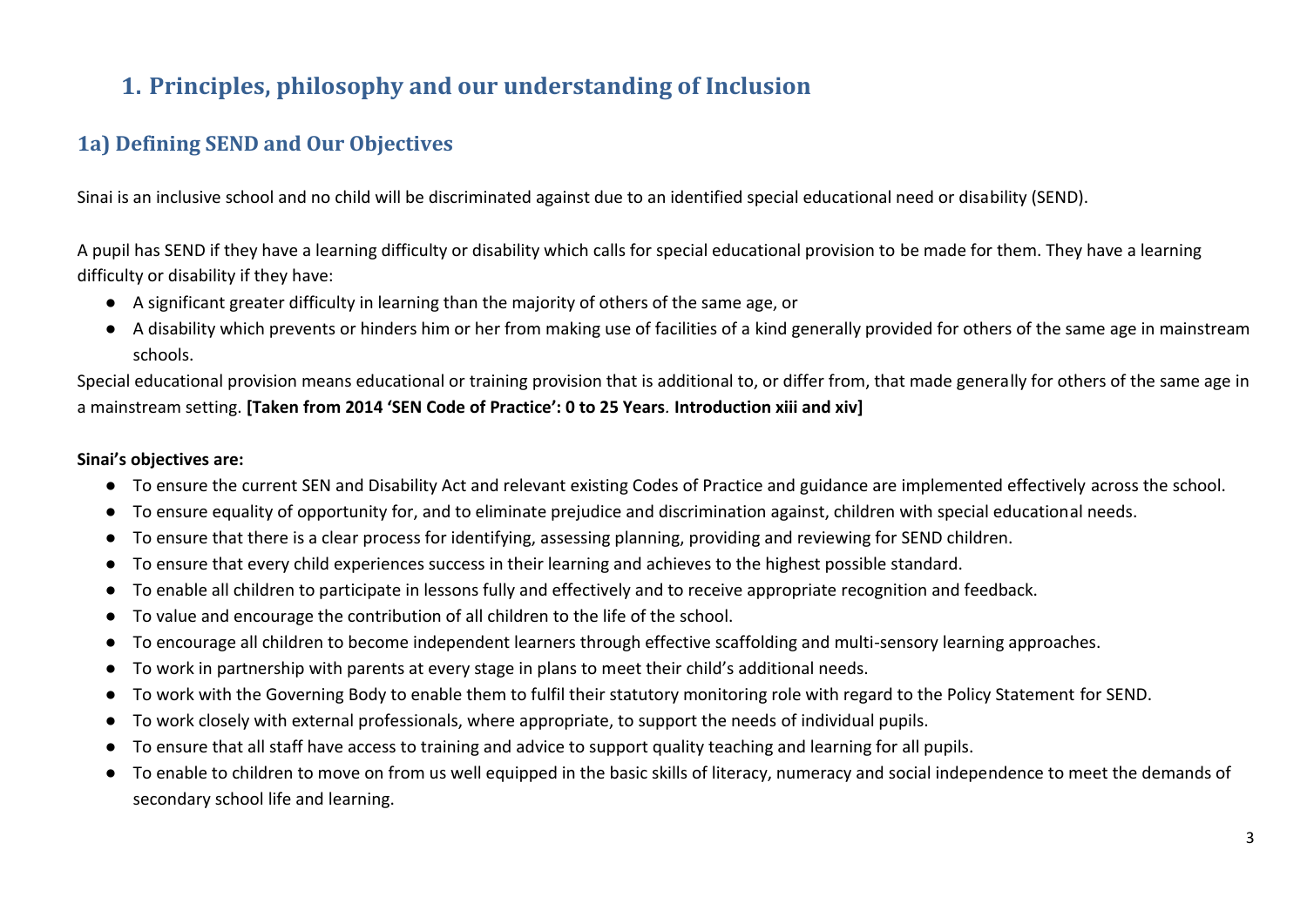# **1b) Identification of Needs**

The identification of SEND is embedded in the whole school process of monitoring the progress and development of all pupils. We recognise the benefits of early identification in order to remove barriers to learning and making effective provision in improving the long-term outcomes for children with SEND. The purpose of identification is to work out what action the school needs to take, not to fit the pupil into a category. It is also important to identify the full range of needs, not simply the primary need of an individual pupil.

The Code of Practice refers to four broad areas of need:

#### **Communication and Interaction**

This includes children with speech, language and communication disorders or difficulties, as well as processing difficulties. These children have a difficulty in communicating with others. This may be because they have difficulty saying what they want to, understanding what is being said to them or they do not understand or use social rules of communication. For example, children with Autistic Spectrum Disorders (ASD), including Asperger syndrome, are likely to have particular difficulties with social interaction. They may also experience difficulties with language, communication and imagination, which can impact on how they relate to others.

#### **Cognition and Learning**

Children with learning difficulties learn at a slower pace than their peers, even with appropriate differentiation. Learning difficulties cover a wide range of needs from moderate learning difficulties (MLD) to children with profound and multiple learning difficulties (PMLD). Specific learning difficulties (SpLD), affect one or more specific aspects of learning, such as dyslexia, dyscalculia and dyspraxia.

#### **Social, Emotional and Mental Health**

Children may experience a wide range of social and emotional difficulties which manifest themselves in many ways. These may include becoming withdrawn or isolated, as well displaying challenging, disruptive or disturbing behaviour. These behaviours may reflect underlying mental health.

#### **Sensory and/or Physical Needs**

Some children require special educational provision because they have a disability which prevents or hinders them from making use of the educational facilities generally provided. Many children with vision impairment (VI), hearing impairment (HI) or a multi-sensory impairment (MSI) will require specialist support and /or equipment to access their learning.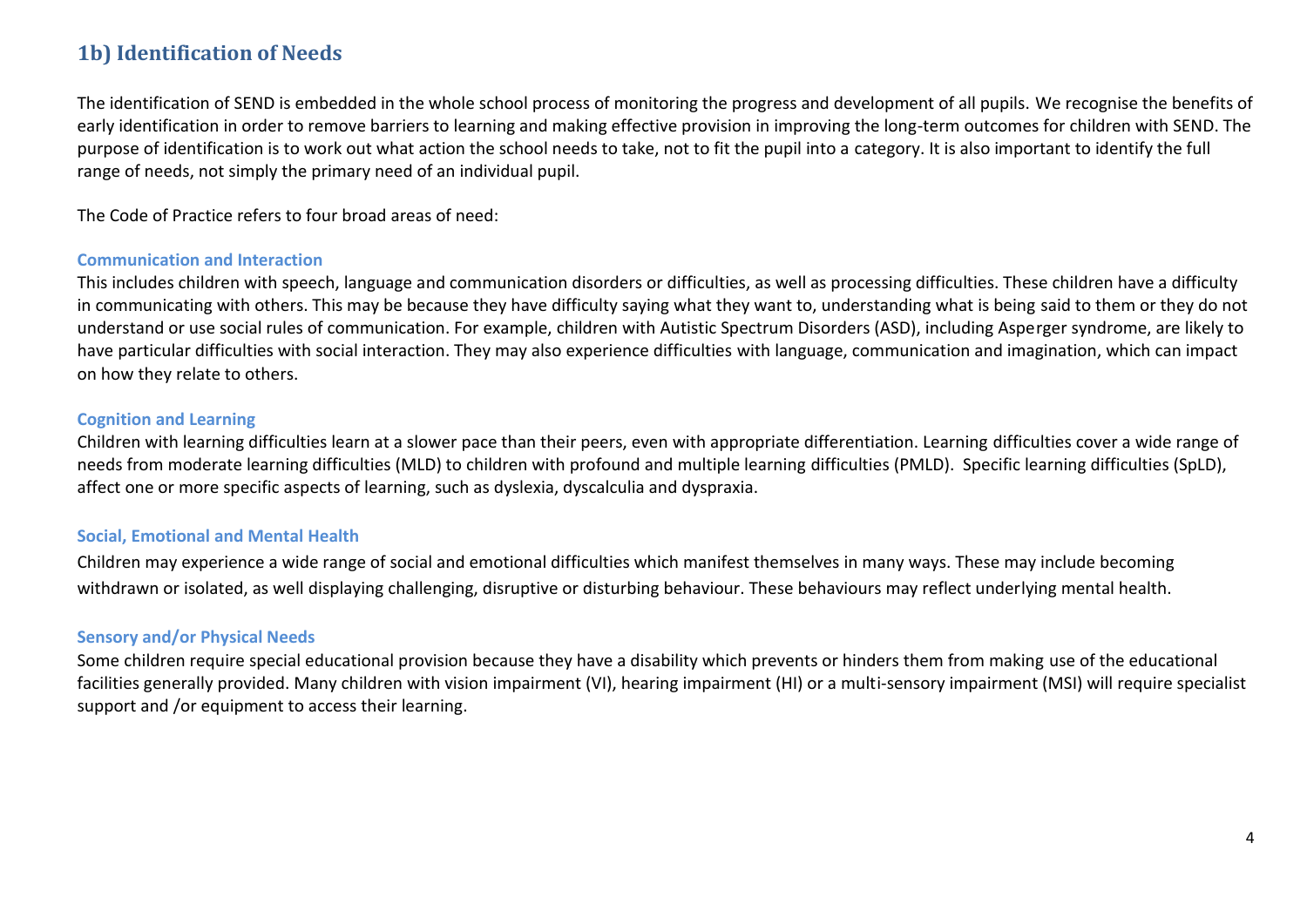# **2. SEND School provision**

# **2a) Graduated approach to SEND support**

The Graduated Approach, set out in the 2014 Code of Practice, is the template for our system of identifying children with SEND and addressing their needs and forms part of our whole school system of monitoring and evaluating the progress and attainment of all pupils.

Assessment of attainment and progress for every child is done through termly Pupil Progress meetings along with continual teacher assessment. Teachers are responsible and accountable for the progress and development of the pupils in their class, even where pupils access support from teaching assistants or specialist staff. High-quality teaching, differentiated for individual pupils, is the first step in responding to pupils who have or may have SEND. Where children are identified as not making progress in spite of this input, the school will seek to remove barriers to learning and put effective additional or



different educational provision in place. This begins the cycle of 'Assess, Plan, Do, Review' with the child at the centre of the process.

#### **The four part cycle:**

**Assess:** We will ensure that we regularly assess all pupils' needs so that each child's progress and development is carefully tracked compared to their peers and national expectations. We will listen to the views and experience of parents/carers and the pupil. In some cases we will draw on assessments and guidance from other education professionals e.g. Educational Psychologists, health and social services. **Plan:** Where SEND Support is required the teacher and SENCO will put together a plan outlining the adjustments, interventions and support that will be put in place for the pupil, including a date when this will be reviewed. Individual Support Plans (ISPs) are put in place for children at SEND Support and Personal Learning Goals for children at Initial Concerns. Targets for the pupil will be shared with her/him using child friendly language and with parents/carers. All staff who work with the pupil will be made aware of the plan via the school provision map or an individual support plan.

**Do:** The class teacher is responsible for working with the pupil on a daily basis. She/he will also liaise closely with TAs or specialists who provide support set out in the plan and monitor the progress being made. The Inclusion Leader/SENDCO will provide support, guidance and advice for the teacher.

**Review:** The plan, including the impact of the support and interventions, will be reviewed each term by the teacher and Inclusion Leader, as well as involving the parent/carer and the pupil. This will inform the planning of next steps for a further period or where successful the removal of the pupil from SEN Support. This four part cycle, known as the graduated response enables earlier decisions and actions to be revisited, refined and revised with a growing understanding of the pupil's needs and what supports the pupil in making good progress. It draws on more detailed approaches and more specialist expertise in successive cycles.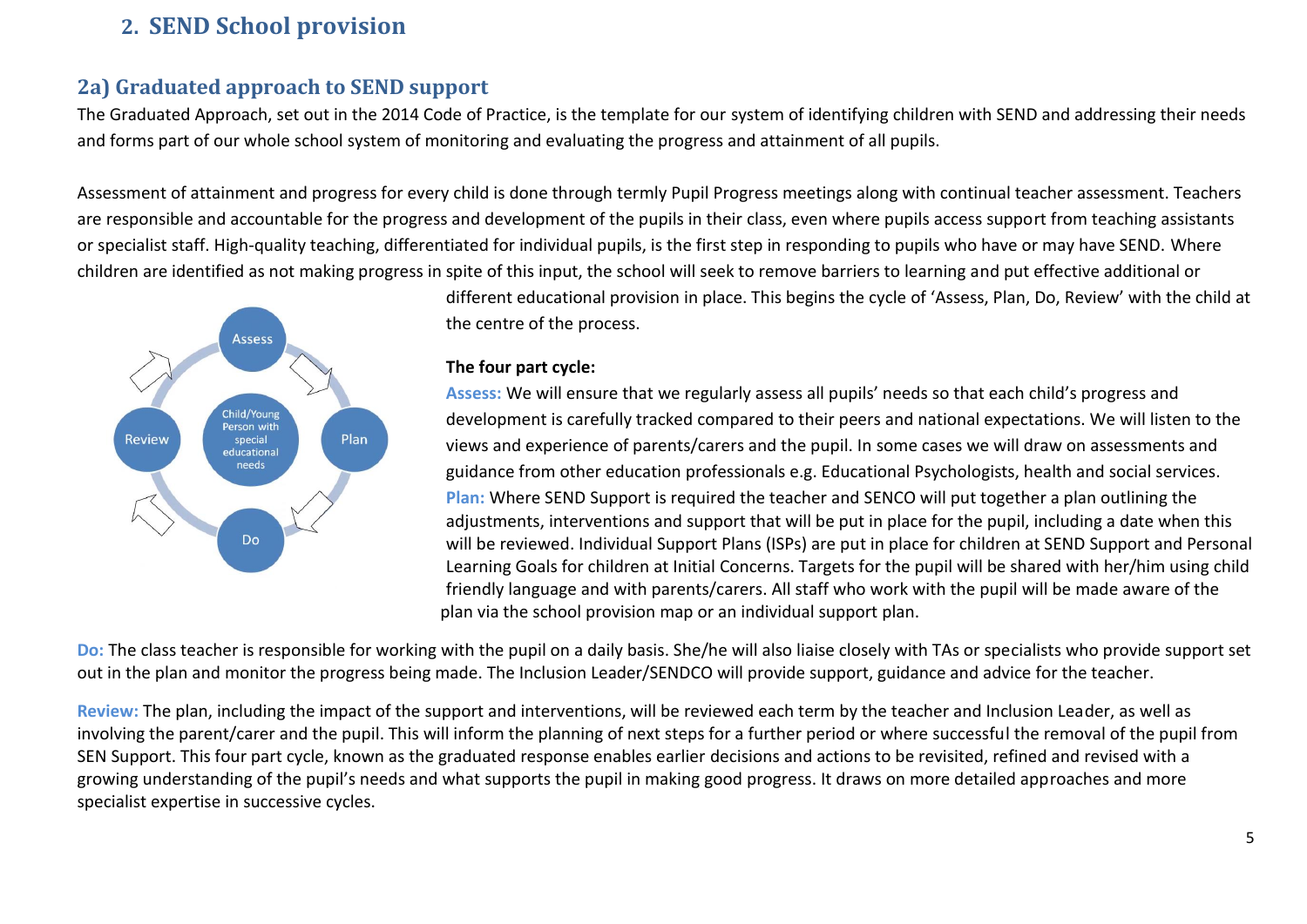# **Graduated Approach at different stages of identification**

| <b>SEND threshold</b>  | <b>Individual Pupil</b>                                          | <b>Group/Paired</b>         | <b>Whole school</b>                     |
|------------------------|------------------------------------------------------------------|-----------------------------|-----------------------------------------|
| <b>Initial Concern</b> | Class teachers continually identify any children who they are    | Collaborative work on going | Implementation of whole school          |
|                        | concerned with through observation, assessment and               | in class.                   | rewards and sanctions (behaviour        |
|                        | progress data.                                                   |                             | policy).                                |
|                        | If they observe that a child, as recommended by the 2014         |                             | <b>Teachers and Teaching Assistants</b> |
|                        | Code of Practice, is making less than expected progress, given   |                             | (TAs) access to the Inclusion Leader    |
|                        | their age and individual circumstances, they will seek to        |                             | for SEND support and advice.            |
|                        | identify a cause. This can be characterised by progress which:   |                             |                                         |
|                        | • is significantly slower than peers starting from the same      |                             | A differentiated curriculum.            |
|                        | baseline                                                         |                             | Appropriate records are kept such       |
|                        | • fails to match or better the child's previous rate of progress |                             | as planning, assessments,               |
|                        | • fails to close the attainment gap between the child and their  |                             | observations and child's work           |
|                        | peers                                                            |                             | (carried out by the teachers, TA's      |
|                        |                                                                  |                             | and/or the Inclusion Leader).           |
|                        | An Initial Concerns form is completed if concerns persist and    |                             |                                         |
|                        | this is discussed with parents, if not already. The child will   |                             | Personal Learning Goals are targets     |
|                        | then be given a PLG (personal Learning Goals) with targets to    |                             | given to children for Literacy,         |
|                        | be reviewed by class teacher and SENDCo.                         |                             | Numeracy and where appropriate          |
|                        |                                                                  |                             | behaviour or learning approach.         |
|                        | The Inclusion Leader meets with the class teacher to discuss in  |                             |                                         |
|                        | more detail the concerns, along with any feedback gained         |                             | Child's progress shared with            |
|                        | from parents. Observation of the child would take place          |                             | parents at meetings throughout          |
|                        | and/or relevant further assessments carried out as               |                             | the year, including formal Parents      |
|                        | appropriate. New actions are recorded and shared with            |                             | Evenings twice yearly.                  |
|                        | parents, with a review to take place after an appropriate        |                             |                                         |
|                        | length of time.                                                  |                             |                                         |
|                        |                                                                  |                             |                                         |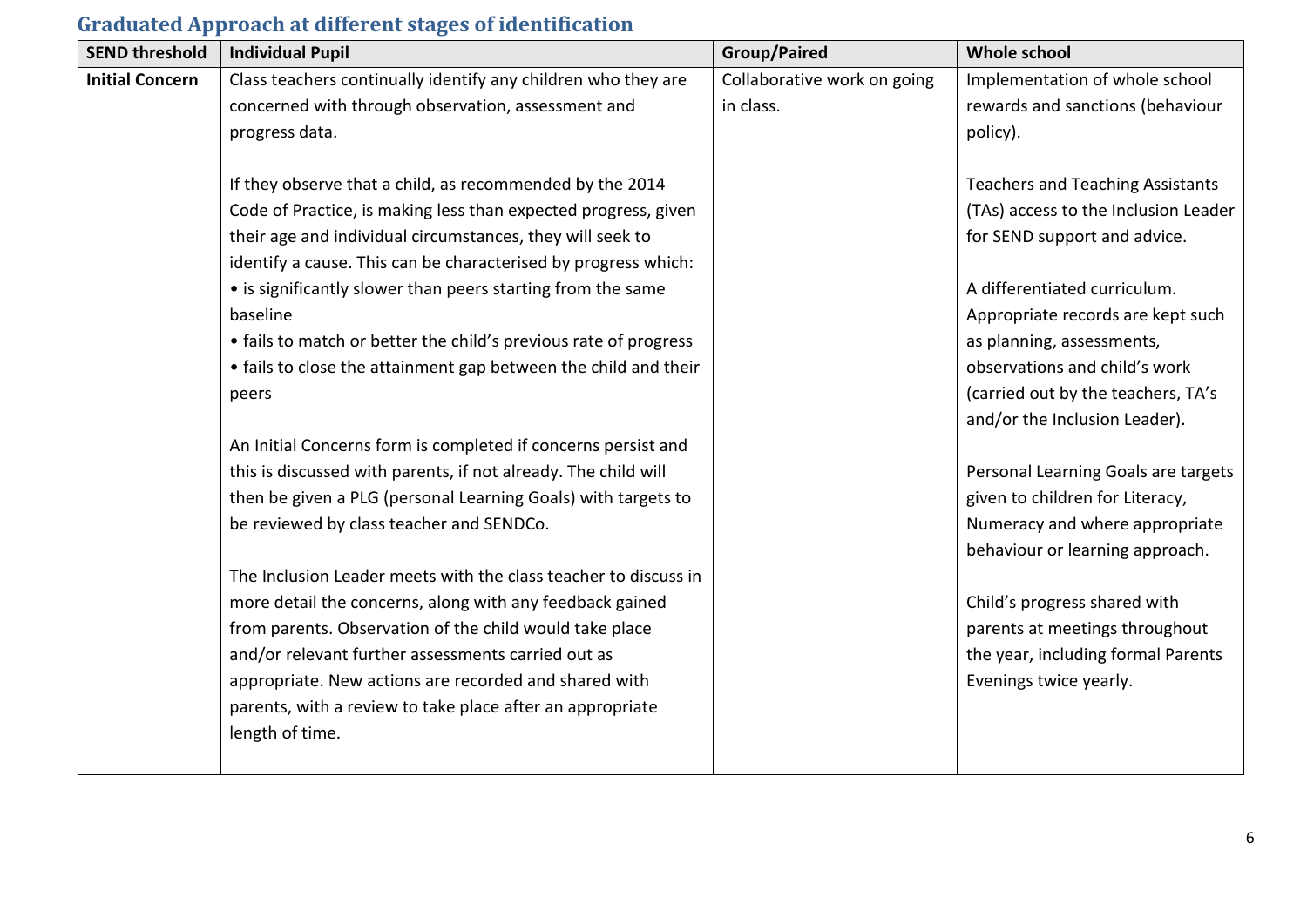|                       | After further review, the Inclusion Leader and class teacher      |                               |                                      |
|-----------------------|-------------------------------------------------------------------|-------------------------------|--------------------------------------|
|                       | decide on next steps. At this point a child may be placed at      |                               |                                      |
|                       | School Support.                                                   |                               |                                      |
|                       |                                                                   |                               |                                      |
|                       |                                                                   |                               |                                      |
| <b>School SEN</b>     | Class teachers meet pupils' needs through:                        | <b>Inclusion Leader</b>       | All of the above as well as          |
|                       | <b>Continued High Quality Teaching</b>                            | Teachers                      | The class teacher/Inclusion Leader   |
| <b>Support</b>        |                                                                   | TAs to deliver interventions. |                                      |
| [no external          |                                                                   |                               | will feedback to parents to          |
| professional          | Use of a range of teaching approaches, which match the            |                               | let them know that their             |
| involvement]          | child's learning style and optimise opportunities for effective   |                               | child is being placed at             |
|                       | learning.                                                         |                               | <b>School Support</b>                |
|                       |                                                                   |                               | discuss any assessments              |
|                       | Access to support provision (specific interventions aimed at      |                               | that have been completed.            |
|                       | boosting children's attainment and progress, either in class or   |                               | agree a plan and provision           |
|                       | sometimes in small groups).                                       |                               | for the next term.                   |
|                       |                                                                   |                               | Interventions are recorded on the    |
|                       | Use of a range of appropriate resources including ICT.            |                               | provision map and progress is        |
|                       |                                                                   |                               | reviewed termly by teachers          |
|                       | Information provided to pupils and their families about           |                               | against a baseline assessment        |
|                       | possible ways of overcoming specific difficulties.                |                               | conducted at the start of the        |
|                       |                                                                   |                               | interventions.                       |
| <b>School Support</b> | Pupils who are not making expected progress despite               |                               | Teacher and TA access to the         |
|                       | support can expect: -                                             | Support for curricular access | Inclusion Leader for SEND support    |
| [with external        | Access to external agency assessment, intervention and            | (at times this can involve    | and advice.                          |
| professional          | consultation.                                                     | one-to-one support).          |                                      |
| involvement]          |                                                                   |                               | Appropriate records are kept such    |
|                       | A targeted support package is drawn up with the Inclusion         | Inclusion Leader, Support     | as planning, assessments,            |
|                       | Leader's support, and informed by external professional           | teachers and classroom        | observations and child's work        |
|                       | advice), which identifies specific targets to meet the children's | assistants to deliver the     | (carried out by the class teachers   |
|                       | needs. This is recorded via Individual Support Plan (ISP), which  | interventions.                | (CT), TA's or the Inclusion Leader). |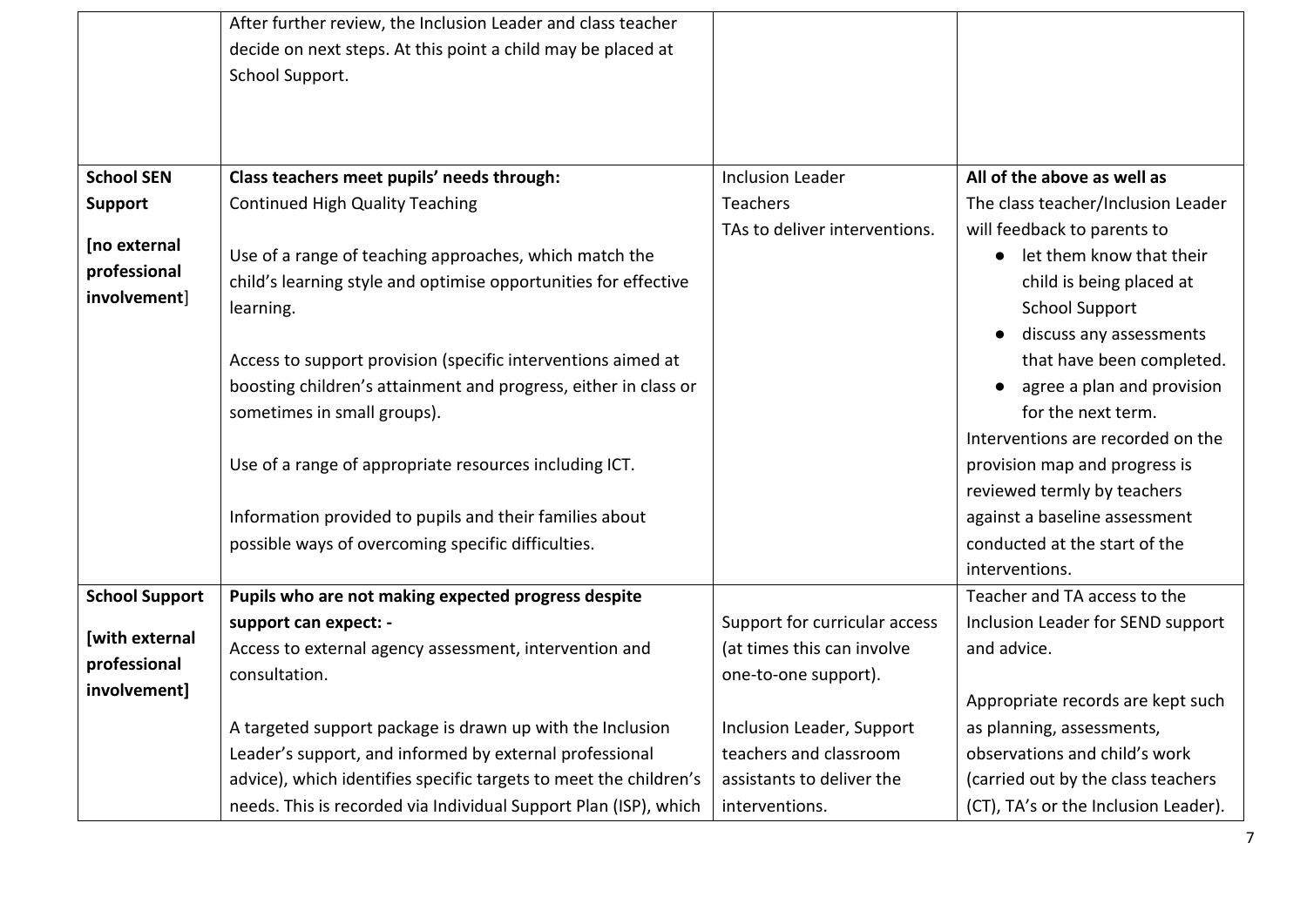is updated three times yearly at the half term point, which also links to the school's provision map, which is reviewed at the end of each term.

Access to a structured, time framed programme, delivered by a teacher/ /TA targeting the area of need, e.g. dyslexia, speech and language, fine motor, etc.

Information provided to pupils and their families about possible ways of overcoming specific difficulties and how they can access supportive agencies working both within and outside of school.

Teachers talk the children through their Individual Support Plans and ensure they understand them and how they will support attainment and progress.

Teachers involve children with their own future target setting.

A child's progress is shared with parents at Parents Evenings and parents are also invited to schedule an individual provision meeting to explore in more detail the child's Individual Support Plan. These are held at least twice a year. We endeavour to have all staff and external professionals working with that child present. At these meetings parents/professionals are informed about progress towards current targets and the new, agreed targets, to which school and external professionals have contributed, are shared.

Parents are given a copy of the Individual Support Plan. The Individual Support Plans are available on the teachers' shared Implementation of whole school behaviour policy, with rewards and sanctions as appropriate. In individual cases, the application of the behaviour policy will take into account the nature of individual needs.

The Individual Support Plan will be reviewed and updated three times year with the last record enabling appropriate transition to the next academic year

[October/November, March/April, June/July].

These Individual Support Plan will be sent to parents and parents can make an additional meeting with the Inclusion Leader and class teacher to follow up any further concerns or queries.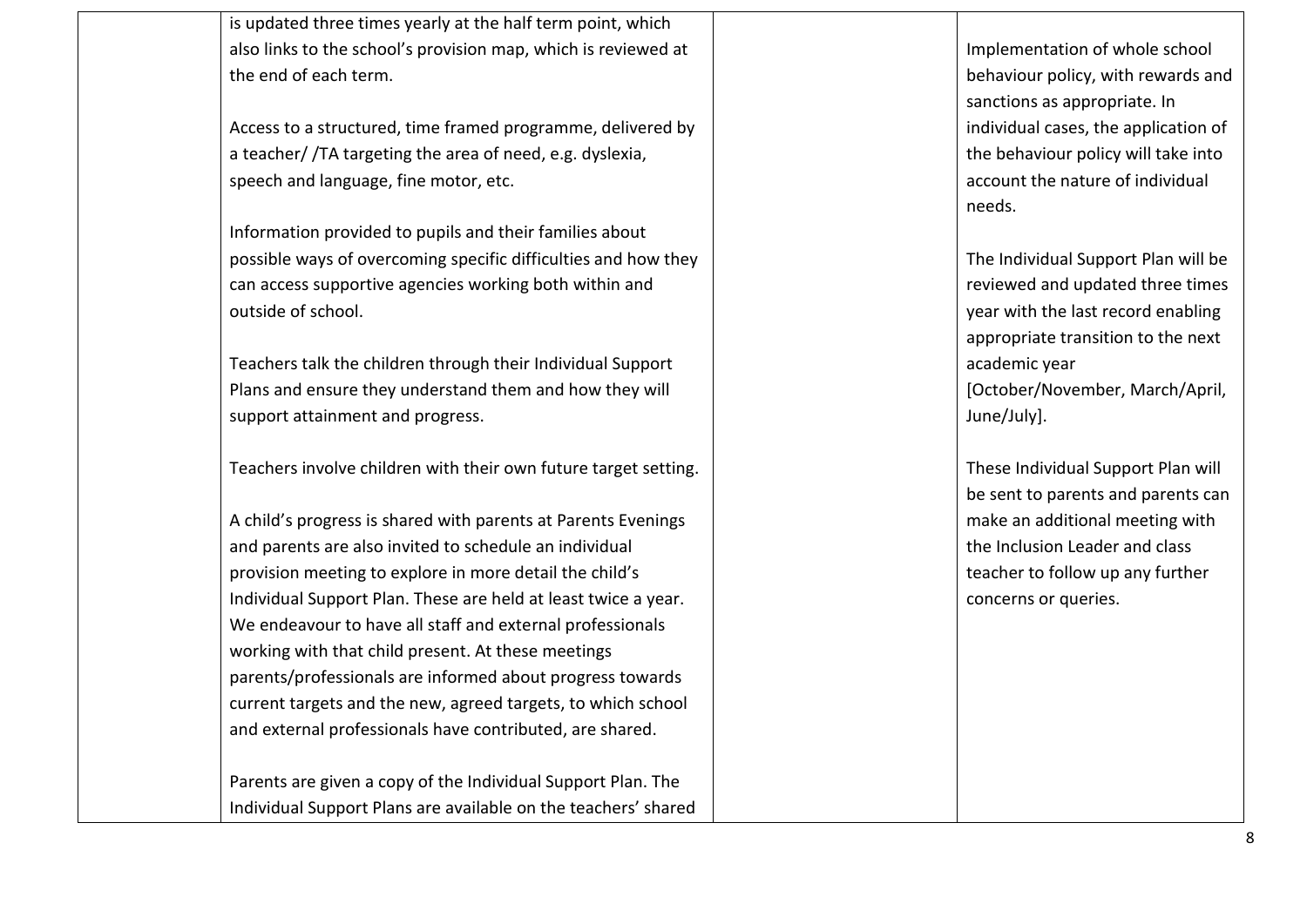|                       | drive and can be reviewed and updated by teachers at any                                                                               |  |  |
|-----------------------|----------------------------------------------------------------------------------------------------------------------------------------|--|--|
|                       | time between review meetings.                                                                                                          |  |  |
| <b>Statutory</b>      | If children fail to make progress, in spite of high quality, targeted support at SS, the school may apply for the child to be assessed |  |  |
| Assessment/           | for an EHC Plan. We may apply for an EHC Plan if:                                                                                      |  |  |
| <b>Application of</b> | • The child is Looked After and therefore additionally vulnerable                                                                      |  |  |
| an EHC Plan           | The child has a disability which is lifelong, or a combination of needs and disabilities which are complex and lifelong, and           |  |  |
| (Education and        | which means that they will need further support to learn effectively.                                                                  |  |  |
| <b>Health Care</b>    | The child's achievements are so far below their peers that we think it likely that the child may at some point benefit from            |  |  |
| Plan)                 | special school provision. Children, who we think will manage in mainstream schools, albeit with support, are less often                |  |  |
|                       | assessed for EHC Plans. Having a diagnosis (e.g. of ASD, ADHD or dyslexia) does not mean that a child needs an EHC Plan.               |  |  |
|                       |                                                                                                                                        |  |  |
|                       | The process of application for an EHCP is a long one and places the burden of proof that the child's needs cannot be met without an    |  |  |
|                       | EHC Plan, upon the school. The school works closely with parents, teachers and a range of external professionals as well as the LA to  |  |  |
|                       | make the case for an EHC Plans for a child who cannot access the curriculum or make progress without high levels of individualised     |  |  |
|                       | support.                                                                                                                               |  |  |
|                       | In the first stage, if the application for a statutory assessment is successful, a member of the Local Authority (LA), typically an    |  |  |
|                       |                                                                                                                                        |  |  |
|                       | Educational Psychologist, will come into school and carry out a further assessment of the child. This includes a meeting involving the |  |  |
|                       | parents and the school where a record is obtained of the child's strengths, their dreams and aspirations as well as the barriers they  |  |  |
|                       | face. Following the meeting, the LA will produce the EHC Plan, which will record the decisions made at the meeting.                    |  |  |
|                       | The support at this stage is the same as at School Support, except that the pupil is undergoing assessments from one or more           |  |  |
|                       | external agencies in order to ascertain whether the pupil's needs meet the criteria for an EHC Plan.                                   |  |  |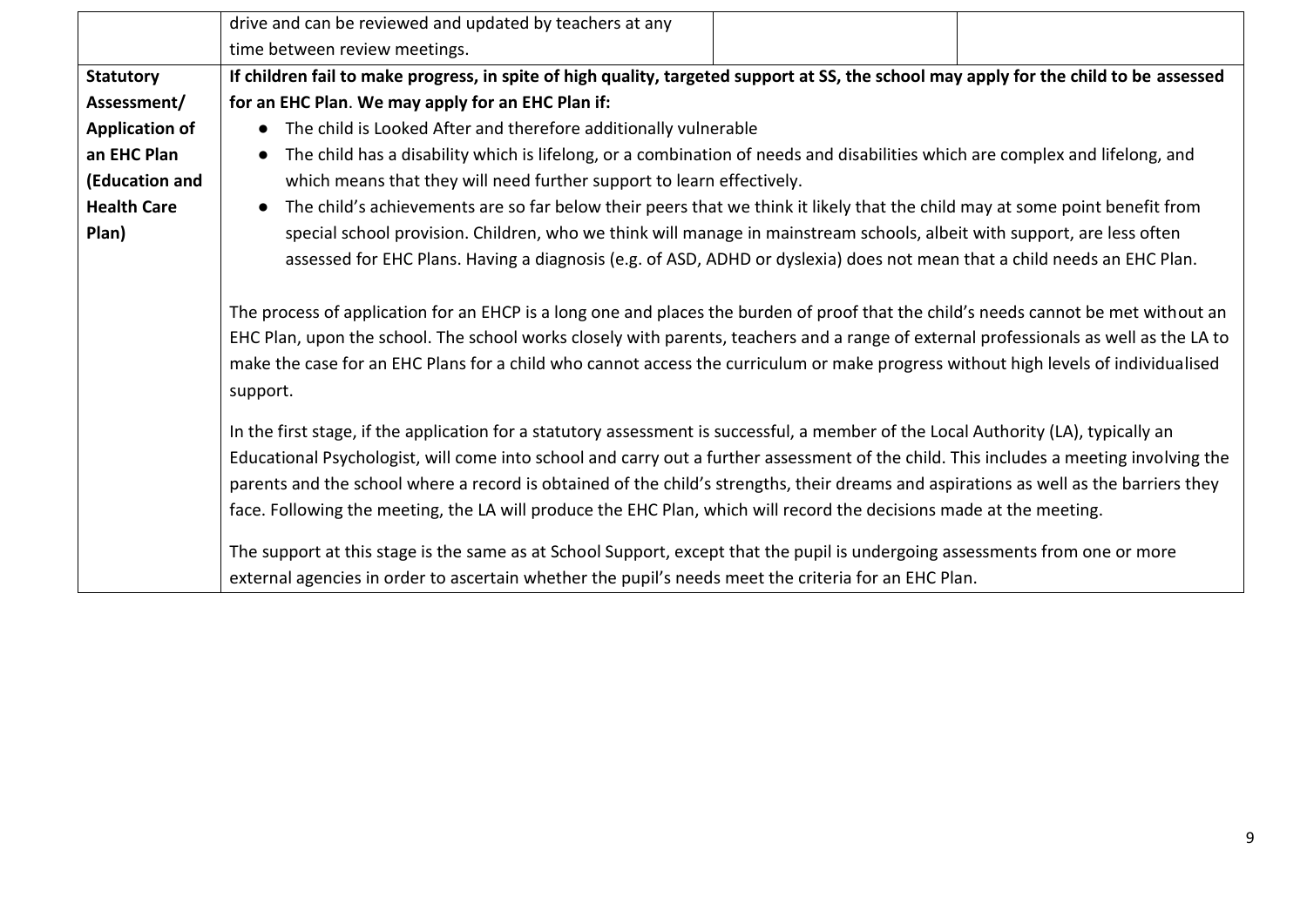| <b>Education and</b> | Access to external agency assessment, intervention and             | <b>SEBD (Social Emotional</b>    | Teachers and TAs access to         |
|----------------------|--------------------------------------------------------------------|----------------------------------|------------------------------------|
| <b>Health Care</b>   | consultation.                                                      | <b>Behavioural Difficulties)</b> | Inclusion Leader for SEND support  |
| Plan                 |                                                                    | group work can be                | and advice.                        |
|                      | A personalised and targeted support package is drawn up with       | developed if appropriate         |                                    |
|                      | the Inclusion Leader's support, and informed by external           | and suggested on EHC             | Appropriate records are kept such  |
|                      | professional advice as specified on the EHC Plan. This is recorded | Plan.                            | as planning, assessments,          |
|                      | on an Individual Support Plan (ISP), which is reviewed and         |                                  | observations and child's work      |
|                      | updated three times a year, and shared with parents followed       |                                  | (carried out by the teachers, TA's |
|                      |                                                                    |                                  | or Inclusion Leader).              |
|                      | with an ISP meeting. It is also recorded on the school's provision |                                  |                                    |
|                      | map, reviewed termly.                                              |                                  |                                    |
|                      |                                                                    |                                  |                                    |
|                      | In addition an Annual Review of the EHC Plan is held and chaired   | Tailored and personalised        |                                    |
|                      | by the Inclusion Leader. The Inclusion Leader writes a report that | support through                  |                                    |
|                      | is passed on to the LA, along with any other reports from external | teachers/TAs.                    |                                    |
|                      | professionals involved. At all meetings we endeavour to have all   |                                  |                                    |
|                      | staff and external professionals working with that child present.  | When appropriate                 |                                    |
|                      |                                                                    | Literacy/Numeracy                |                                    |
|                      | Support from class teacher and TA for curricular access alongside  | learning will occur in pairs     |                                    |
|                      | access to relevant programmes delivered by a teacher/specialist    | or small groups.                 |                                    |
|                      | teacher/TA targeting the area of need, e.g. dyslexia, speech and   |                                  |                                    |
|                      |                                                                    |                                  |                                    |
|                      | language, fine motor, etc.                                         |                                  |                                    |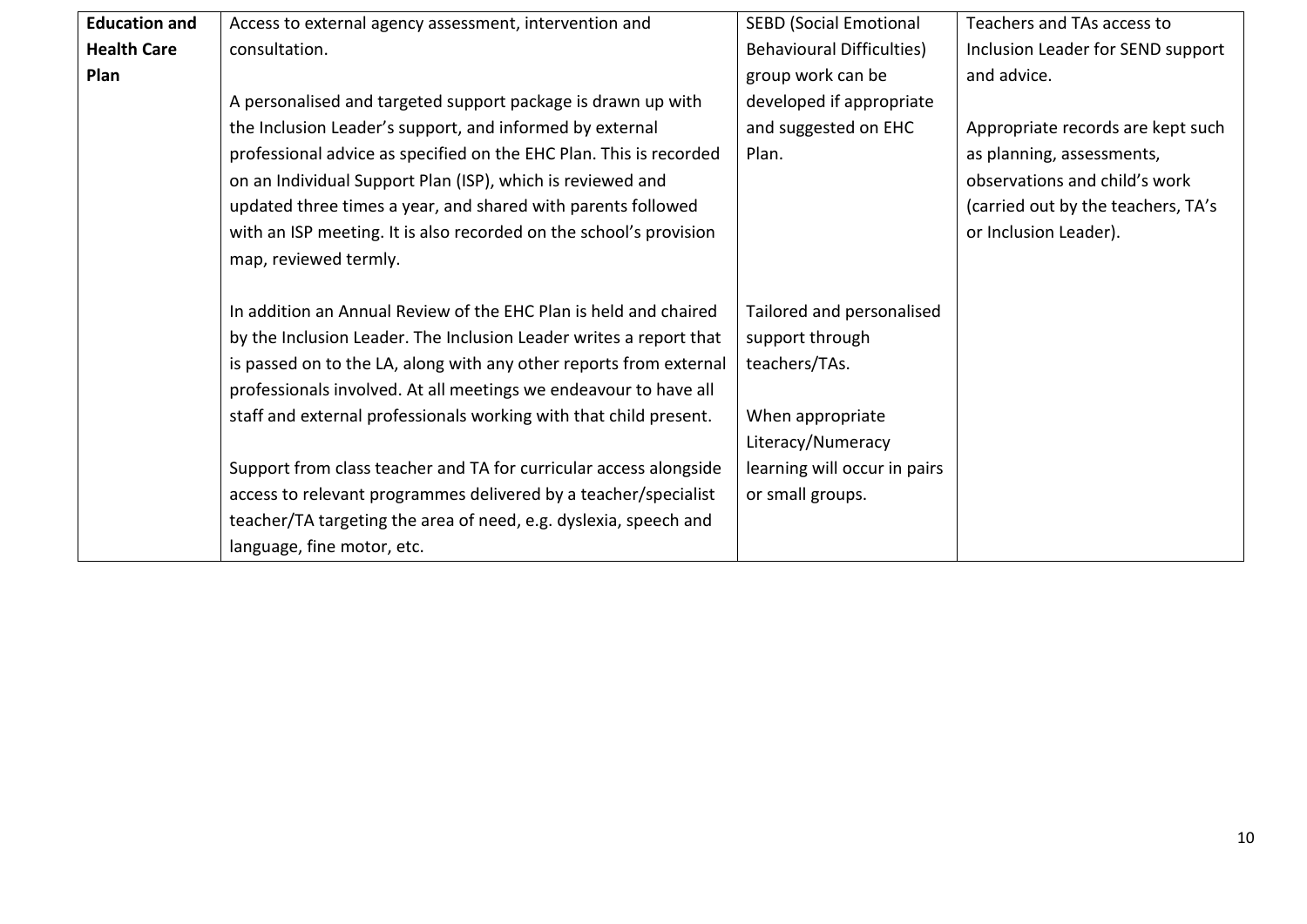# **2b) Roles and Responsibilities of all Staff Promoting Inclusion Staff Expertise**

The Assistant Headteacher of Inclusion, Mrs Facey is a qualified and experienced teacher and an accredited SENDCo and also holds a PGCE in Special and Inclusive Education. All of our teachers are trained to work with children with Special Educational Needs and Disabilities. All teaching staff have access to advice, information, resources and training to enable them to teach all children effectively. We offer training opportunities through access to in-house or LA courses, provision of books or guidance towards useful websites.

| <b>Staff</b>                                                 | <b>Roles and responsibilities</b>                                                                                        |
|--------------------------------------------------------------|--------------------------------------------------------------------------------------------------------------------------|
| It is the statutory duty of the governors to: -<br>Governors |                                                                                                                          |
|                                                              | Ensure that the school follows its responsibilities to meet the needs of children with SEND<br>$\bullet$                 |
|                                                              | following the requirements of the Code of Practice 2014.                                                                 |
|                                                              | The Governor with particular responsibility for SEND is Caroline Laitman<br>$\bullet$                                    |
|                                                              | The SEND governor meets with the Inclusion Leader at least termly to discuss aspects of<br>$\bullet$                     |
|                                                              | SEND provision and support the Inclusion Leader to develop provision.                                                    |
|                                                              | The Head teacher will: -                                                                                                 |
| Head teacher                                                 | Review/agree the current year's SEND budget and SEND provision based on information<br>$\bullet$                         |
|                                                              | collected from baseline assessments, audit of need, evaluation of last years' successful                                 |
| Juliette Lipshaw                                             | programmes etc.                                                                                                          |
|                                                              | Line manage the Inclusion Leader<br>$\bullet$                                                                            |
|                                                              | The Inclusion Leader will: -                                                                                             |
| Assistant                                                    | Develop school support provision as described in section 2 and manage the day to day<br>$\bullet$                        |
| Headteacher of                                               | implementation of the Inclusion and SEND policy.                                                                         |
| Inclusion /                                                  | Keep the Head teacher and Governing Body informed of developments as and when<br>$\bullet$                               |
| SENDCo)                                                      | necessary and at least annually.                                                                                         |
|                                                              | Liaise with outside agencies as outlined in 2c.<br>$\bullet$                                                             |
| (Lisa Facey)                                                 | Manage statutory assessment requests and provision for pupils with EHC Plans.<br>$\bullet$                               |
|                                                              | Train staff in relevant SEND areas, e.g. specific areas of need and intervention.<br>$\bullet$                           |
|                                                              | Line manage all support staff.<br>$\bullet$                                                                              |
|                                                              | Develop strong home school links with parents and external professionals.<br>$\bullet$                                   |
|                                                              | Undertake the monitoring and evaluation of SEND pupils' progress and attainment and<br>$\bullet$<br>plan for next steps. |
|                                                              | The class teacher will: -                                                                                                |
|                                                              | Identify potential SEND pupils and complete an initial concerns form.<br>$\bullet$                                       |
| <b>Class Teacher</b>                                         | Liaise with the Inclusion Leader to discuss next steps.<br>$\bullet$                                                     |
|                                                              | Review and update Individual's support plans with Inclusion Leader's support.<br>$\bullet$                               |
|                                                              | Implement the agreed provision and record progress.<br>$\bullet$                                                         |
|                                                              | Attend relevant training.                                                                                                |
|                                                              | Direct and liaise with TAs.                                                                                              |
|                                                              | Regularly update the Provision Map and help evaluate the impact of interventions.                                        |
|                                                              | The TA will: -                                                                                                           |
| Teaching                                                     | Implement the agreed provision and record progress in line with teacher and Inclusion                                    |
| Assistant (TA)                                               | Leader direction.                                                                                                        |
|                                                              | Feedback to and liaise with teachers.                                                                                    |
|                                                              | Attend relevant training.                                                                                                |
|                                                              | Carry out assessment of specific interventions programmes<br>$\bullet$                                                   |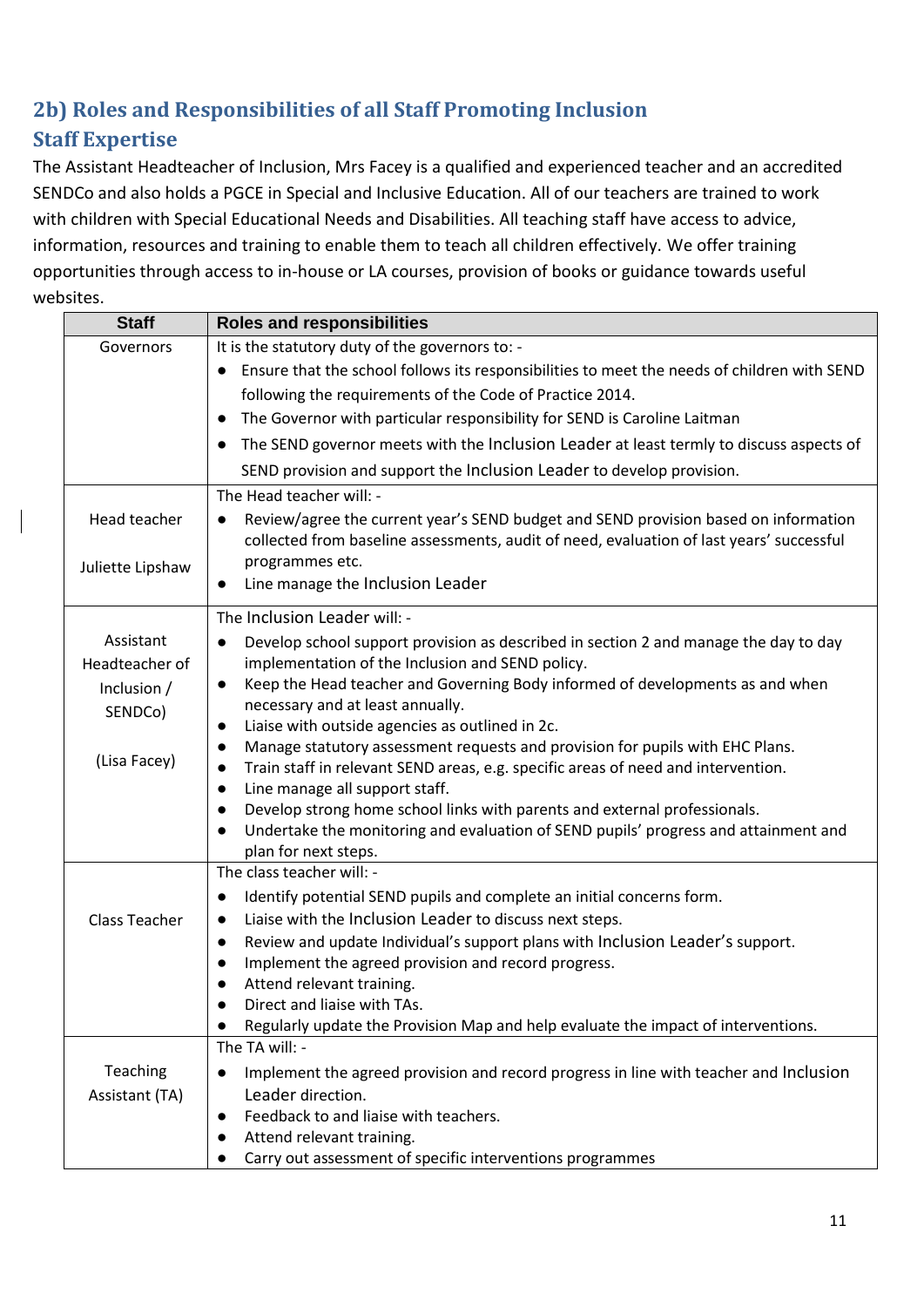# **2c) Range of External Professionals**

### **Diagnosis of Disabilities:**

Although the school can identify certain educational needs, and make provision to meet those needs, we cannot offer diagnoses. We would always advise parents to consult their GP if they think their child may have any kind of difficulties that affect learning or development, e.g. ASD or ADHD and will always work to support parents through what can be a challenging period both for them, and for their children.

The Inclusion Leader can make referrals to a range of specialist external professionals. There are also a number of organisations that we have links with that we work closely with to address children's needs, particularly when involving social, emotional and mental needs.

| <b>Agency</b>                                                                 | <b>Service provided</b>                                                                                                                                                                                                                                                                                                                                                                              |
|-------------------------------------------------------------------------------|------------------------------------------------------------------------------------------------------------------------------------------------------------------------------------------------------------------------------------------------------------------------------------------------------------------------------------------------------------------------------------------------------|
| EP<br>(Educational Psychologist)                                              | Link EP offers advice and assistance and training re: SEND. Writes reports and<br>$\bullet$<br>carries out assessments for statements and reviews.                                                                                                                                                                                                                                                   |
| SaLT<br>(Speech and Language<br>Therapist)                                    | The Brent SaLT team will only accept referrals from children who have a Brent GP<br>$\bullet$<br>and residency.<br>Brent SaLT will offer advice and training for the school (INSET), class teachers and<br>$\bullet$<br>TAs re: speech, language and communication difficulties.                                                                                                                     |
| OT/Physiotherapy<br>(Occupational Therapist)                                  | Brent Occupational Therapy Service and Physiotherapy team will provide school<br>$\bullet$<br>advice on pupils with O.T./Physiotherapy needs. Direct referrals only accepted<br>from pupils living in Brent.                                                                                                                                                                                         |
| <b>CAMHS</b><br>(Child and Adolescent<br><b>Mental Health Service)</b>        | Offer advice and assistance for pupils demonstrating Social, Emotional and Mental<br>$\bullet$<br>health difficulties (assessment and intervention).<br>Follow up recommendations of Child Protection orders.<br>$\bullet$<br>Work with pupils and families (parenting skills, counselling, therapy)<br>$\bullet$                                                                                    |
| Chai Cancer                                                                   | Chai Cancer work closely with the school and have a fully qualified therapist in<br>$\bullet$<br>school to offer children 1:1 bereavement therapy.                                                                                                                                                                                                                                                   |
| Norwood                                                                       | Binoh is an educational wing of Norwood that offers specialist support via<br>$\bullet$<br>assessments and therapy via a team of Educational Psychologists, Occupational<br>Therapists and Speech and Language therapists.<br>Through parental referral, support and advice to schools and parents which is<br>$\bullet$<br>typically through working with a Norwood social worker or Family worker. |
| <b>BOAT (Brent Outreach</b><br>Autism Team) / ASD<br><b>Advisory Teachers</b> | On-going support and advice to schools & parents with children diagnosed with<br>$\bullet$<br>Autistic Spectrum Disorders (ASD) to all pupils regardless of local authority.<br>Training for staff.<br>$\bullet$                                                                                                                                                                                     |
| Art Therapy<br>(Art Psychotherapist<br>Stella Phipps)                         | An art therapist comes into school on a weekly basis and uses art materials<br>$\bullet$<br>and directives to activate sensory responses and generate imagery that is<br>directly connected to emotions. This process helps the children to regulate<br>their emotions in a way that allows them to organise their feelings and form a<br>narrative around an overwhelming experience                |
| Brent/other LA<br>Visual/Hearing Impairment<br>support.                       | Support and advice to schools and parents regarding best ways to support children<br>$\bullet$<br>with visual or hearing impairments and to ensure full curricular access to all pupils<br>regardless of local authority.                                                                                                                                                                            |
| <b>Designated Safeguarding</b><br>Lead (Katie Matlin)                         | Involved when pupils are identified as being at possible risk or harm.<br>$\bullet$<br>Work with parents and pupils to offer Early Help support.<br>$\bullet$<br>Attend CP (Child Protection) conferences and reviews.<br>$\bullet$                                                                                                                                                                  |
| <b>Brent Educational Welfare</b><br>Officer                                   | Monitors frequency of absenteeism and lateness. Sends letters to parents. Carries<br>$\bullet$<br>out home visits.                                                                                                                                                                                                                                                                                   |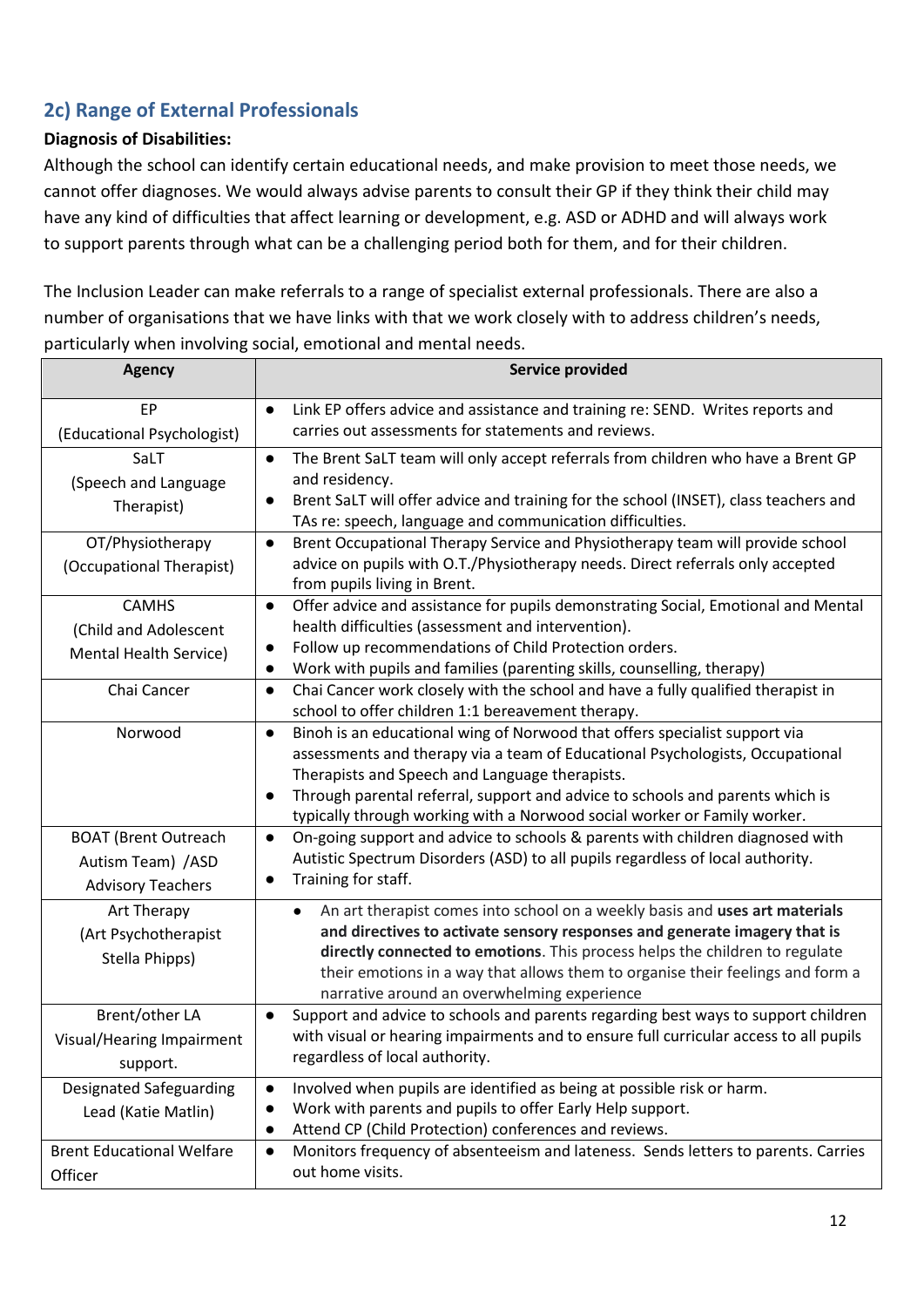### **2d) Children with Social, Emotional and Mental Health needs**

If a child shows consistent atypical behaviours, the class teacher will assess the child's needs, taking into account family circumstances and the child's known history of experiences. If the child's behaviour is felt to be a response to trauma or to home-based experiences (e.g. bereavement, parental separation) we may complete a CAF with the family and support the child through this process which ensures that all professionals work holistically. Together with parents we may also work with Social Care agencies, e.g. Norwood

If parents and school are concerned that the child may have mental health needs, we encourage and support parents to ask their GP for a referral to CAMHS or to local paediatric services.

If the child is felt to have social, emotional or mental health needs - for example with anger management – the school can offer a range of social skills or therapeutic interventions. These may include:

- Individual and group therapy delivered in school. Support for children and families offering network meetings in school. Will support families with CAMHs referrals
- Social skills groups including Lego Therapy, Friendship Groups and Conflict Resolution
- Mindfulness and meditation sessions
- PSHE and Circle time sessions
- Lunch clubs run by the Inclusion Lead, Wellbeing Lead and Mental Health First Aiders
- 1:1 Mentoring sessions

All children are expected to observe the rules of the Behaviour Policy, although reasonable adjustments are made to accommodate individual needs. Where needed, in order to make appropriate accommodations a comprehensive positive behaviour plan will be implemented which involves the input of all staff involved with the child as well as the parents. The behaviour plan will outline the strategies and provision in place to support the child's behaviour and learning and ensure that it is carried out consistently across staff.

The school has a zero-tolerance approach to bullying, especially towards children with SEND and disabilities. We will actively investigate all allegations and, if there is cause, work with both the bully and the victim to improve their social skills.

# **2e) Working in Partnership with Parents and Children**

We aim to have good, working relationships with all of our parents. If a child is experiencing difficulties, parents will be informed by teachers [see above] and therefore it should not come as a surprise to a parent to learn that their child is being identified as having SEND. They will have been consulted, involved and informed at all stages of the process.

We are a caring school and teachers, teaching assistants and other staff members work hard to build positive relationships with all the children and to be aware of, and respond to, individual needs.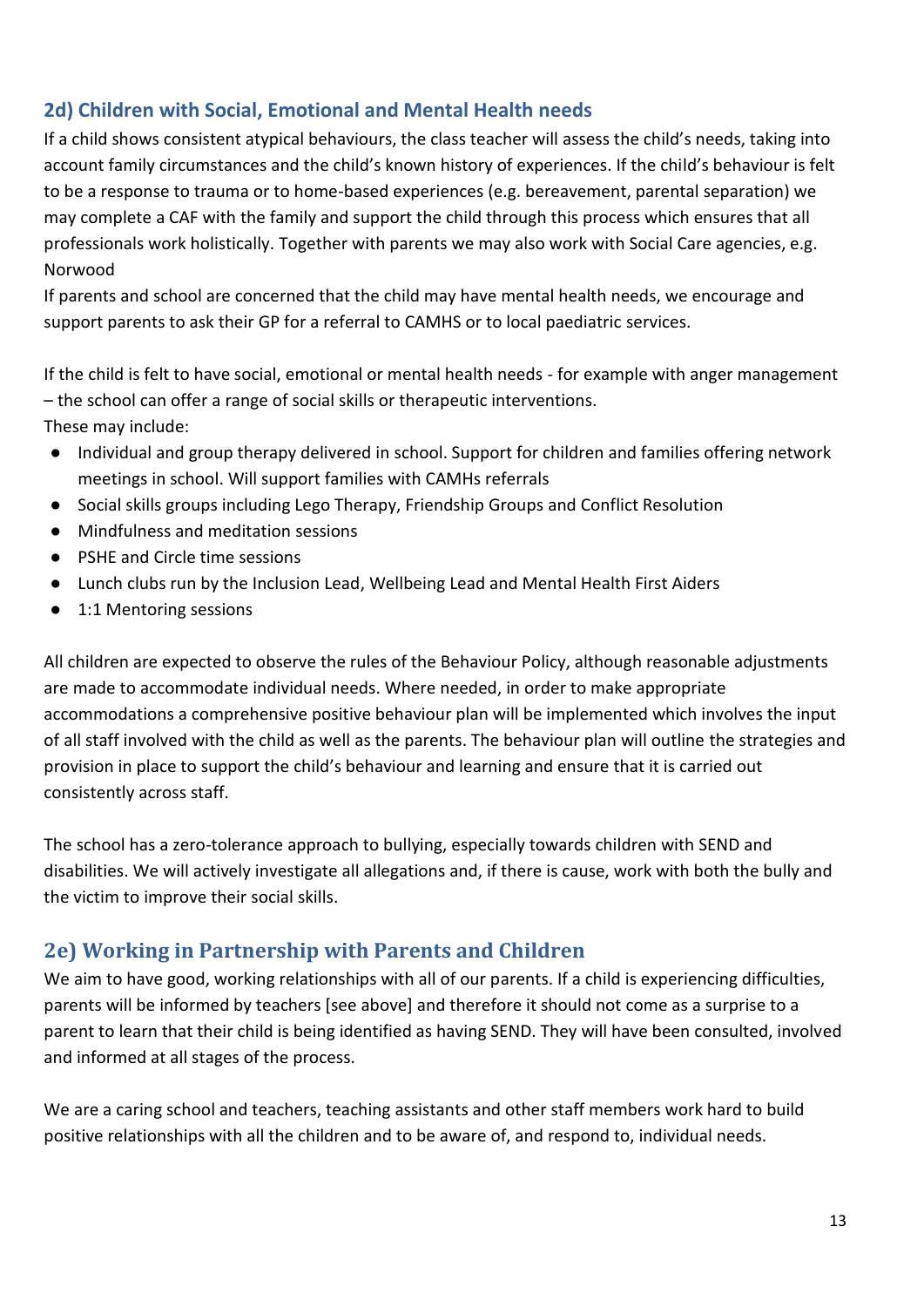# **2f) Monitoring and evaluation of SEBD (via the Provision Map)**

As part of our inclusive practice, Sinai implements a range of interventions, which are recorded and updated on a termly whole school provision map. The provision map sets out the provision for many of the children, not only those with SEND.

- The school aims to use interventions in school that have proven outcomes and are evidence based.
- When considering an intervention, we look first at the child's profile of learning in order that we can select the intervention which is best matched to the child.
- Targets for children at SS are deliberately challenging in the attempt to close the attainment gap between the children and their peers.
- Interventions are planned in blocks of 10-12 weeks, in most cases.

The Head teacher, Deputy Head teachers and Assistant Headteacher of Inclusion regularly monitors and evaluates the quality of provision for all pupils. The impact of provision on the progress and outcomes for SEMH children (and all groups of children) is measured through:

- Analysis of pupil tracking data and test results at pupil progress meetings
- Progress against national data and based on their age and starting points
- Interventions baseline and exit data
- Progress against individual targets
- Children's work and interviews

Based on the quantitative and qualitative assessment of children's progress, a decision is then made as to the effectiveness of the intervention and the necessary next steps for each child.

# **2g) Adaptations to the Curriculum Teaching and Learning Environment**

Sinai has an Accessibility Policy and Accessibility Plan. Other adaptations to the physical environment will be made, as appropriate, to accommodate children with disabilities.

All of our classrooms are set up to include all children: we aim to teach in a way that will support children with tendencies towards dyslexia, dyspraxia, ASD etc. This is good practice for all children, but is vital for those who particularly need it. All our children have access to the full National Curriculum, and we recognise and celebrate achievement in all curricular areas. Teachers differentiate the learning and associated tasks as appropriate with curriculum content and ideas simplified and made accessible by using visual, tactile and concrete resources, as well as ICT.

# **2h) Access to Extra-Curricular Activities**

All of our children have equal access to lunchtime and after school clubs, which develop engagement with the wider curriculum. Where necessary, we make accommodation and adaptation to meet the physical and learning needs of our children. Class trips are part of our curriculum and we aim for all children to benefit from them. No child is excluded from a trip because of SEND or medical needs.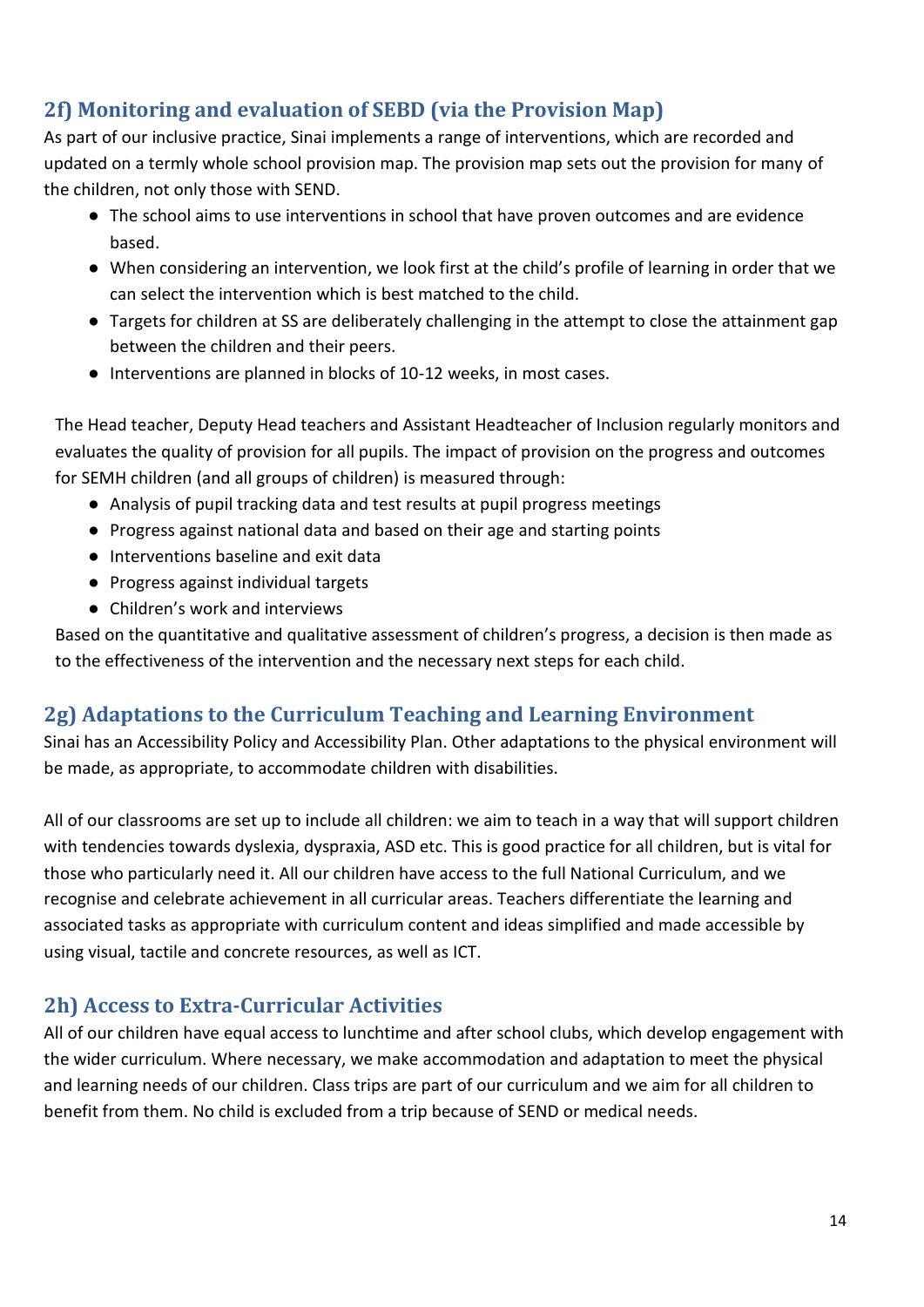# **3. Transition Arrangements**

### **3a) Transition into and within school**

We understand how difficult it is for children and parents as they move into a new class or a new school and will do what we can, according to the individual needs of the child, to make transitions between classes -including from the nursery - as smooth as possible. This may include, for example:

- Additional meetings for the parents and child with the new teacher
- Additional visits to the classroom environment in order to familiarise them with surroundings and routines
- Opportunities to take photographs of key people and places in order to make a transition booklet. Enhanced transition arrangements are tailored to meet individual needs.

### **3b) Transition to Secondary School**

Transition Annual Reviews for Year 6 pupils with EHC Plans are held biannually and Summer Term of Year 5 or the autumn term of Year 6. There is typically a further transition meeting in the Spring or Summer term of Year 6 where the secondary school Assistant Headteacher of Inclusion (SENDCo) is invited to attend so that an appropriate transition plan can be implemented. Children at School Support will be highlighted to the secondary school as part of the transition and enhanced arrangements made as appropriate.

# **4. Storing and Managing information**

Pupil records and SEND information may be shared with staff working closely with SEND pupils to enable them to better meet the individual child's needs. We are grateful to parents for sharing information and openness and respect their confidentiality. Pupil SEND files are kept in a locked filing cabinet. Individual SEN files are transferred to receiving schools when pupils leave Sinai. We are now transitioning from paper based files to a computerised system to store information more securely.

### **5. Monitoring Arrangements**

The policy will be reviewed by Lisa Facey, Assistant Headteacher of Inclusion (SENDCo) every year. It will also be updated with any changes to the information made during the year.

It will be approved by the governing board.